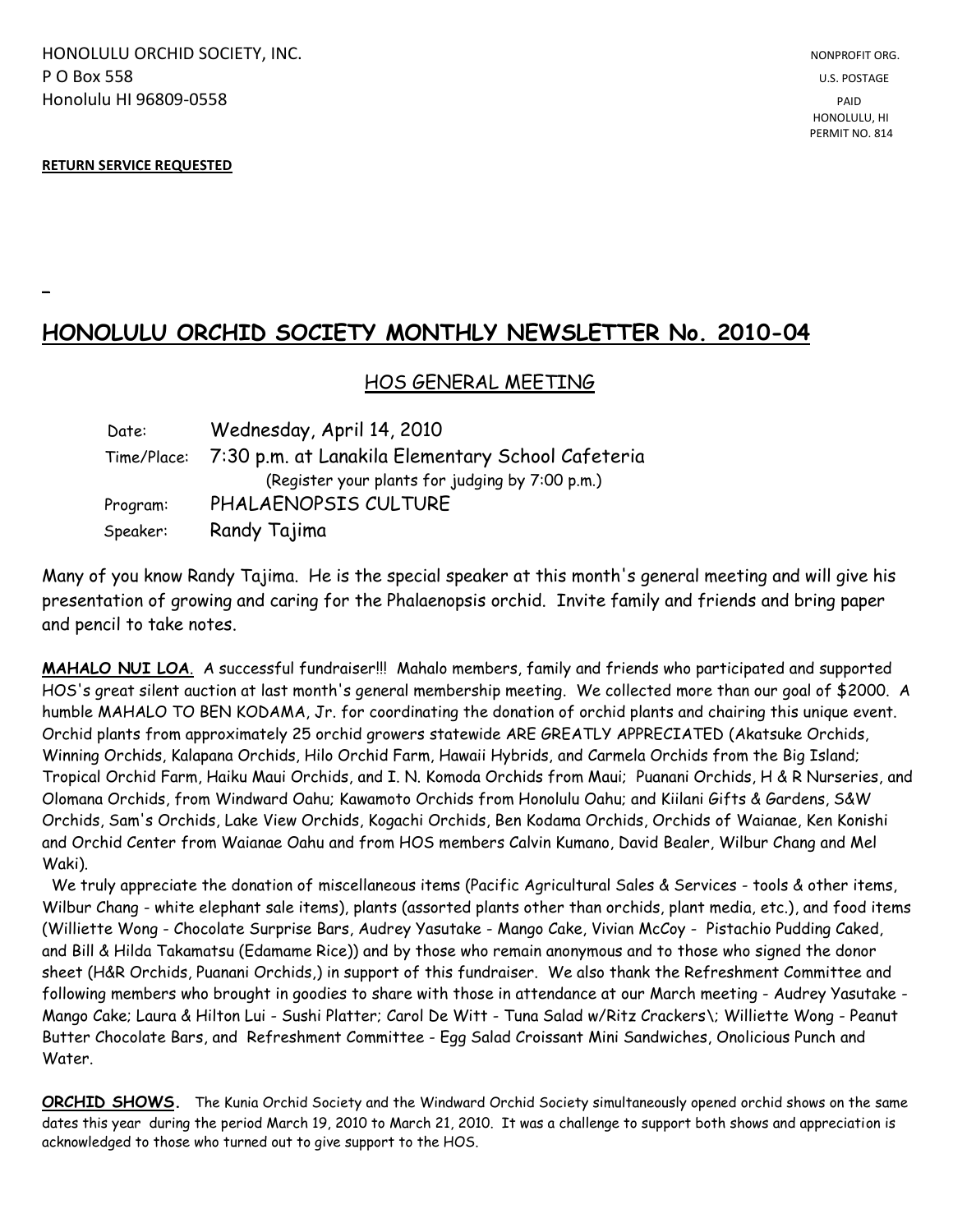**KUNIA ORCHID SOCIETY's 56th ANNUAL KUNIA SHOW AND PLANT SALE** - In quiet Wahiawa the Kunia Orchid Society opened the first of year 2010 many shows that will be held by the different orchid societies. Honolulu Orchid Society was honored with an award of First Place for Large Display (\$150)

 We thank Williette Wong, Carol De Witt, Vivian McCoy, Mel Waki, Inez Brunson, Ursula Brunson and Charlotte Yamamoto for helping to set up and breakdown of our display and Laura & Hilton Lui, Ikaika Peltier and Ron Yamauchi who also helped with the breakdown. We also thank Williette Wong, Curt Gammill, Inez Brunson, Lorene Matsumura, Charlotte Yamamoto, Carol De Witt, Pam Waki, Clem Roldan, Bill & Hilda Takamatsu, Ben Kodama Jr., Ruth Chun and Vivian McCoy for sharing your blooming orchid plants and greeneries in the display. Congratulations to **Pam Waki** for winning the **Mayor's Trophy for Best in Show**. Trophies were presented to the following in our display:

**Best in Show (Mayor's Trophy), Best Vanda in Show and Best Semi-Terete Vanda**

Plant - V. Yuuko Iso-Sumida 'Ted Sumida' Owner: Pam Waki

**Best Dendrobium in Show and Best Species**

Plant - Den. secundam var album 'Tokyo', Owner: Pam Waki

**Best Phalaenopsis in Show**

Plant - Phal amabilis 'varigated', Owner: Pam Waki

#### **Best Pink Phalaenopsis**

Plant - Phal Pa-Chien Spider Beauty 'Spider Beauty', Owner: Pam Waki

HOS judges granted the following merit awards:

Den. Paul Paquette 'Calvin T. Abe' AM HOS (84.2 pts.) - Owner: Calvin & Sherry Abe Pot. Hawaiian Promience 'America' CR HOS (79.2 pts.) - Owner: Calvin Kumano Den. anosmum 'Touch of Class' CCM HOS (83.2 pts) - Owner: Callman Au Den. Polly Gossage 'Striped' CDC HOS (86.2 pts) - Owner: Calvin Kumano Den. spectaeile "Aileen' CCM HOS (84.2 pts) - Owner: Ken & Aileen Ching (Tolu. Midnight Beauty x Rrm Robsan's Triumph) CR HOS (78.6 pts) - Owner: Robert Perreira Rrm Russell Tolen AM HOS (80.0 pts) - Owner: Robert Perreira Den. secundum var. album 'Tokyo' CCM HOS (85.0 pts) - Owner: Pam Waki Den. aggregatum CCM HOS (83.0 pts) - Owner: Sam Iwatani

#### **WINDWARD ORCHID SOCIETY 30th ANNUAL ORCHID SHOW AND PLANT SALE "A Celebration of Orchids"**

The second orchid show of the year 2010 was held on the Windward side of the island of Oahu. Honolulu Orchid Society participated by setting up a table display and was honored with 3rd Place Table Top Display Award (\$20). We thank Dr. Ingelia White, Ben Kodama, Jr., Lila Limartha M.D,, Marisa Maemori and Amber Tateno for helping to set up our display and Gavin Yamada, Lynne Thrall and Ann Geschwandner who also helped with the breakdown. We also thank Frank & Lynne Thrall, Gavin Yamada, Ben Kodama, Jr., Pam Waki, David Bealer, and Nelson (from Aiea Orchid Club) for sharing your blooming orchid plants and Pele's "hair" in the display. Congratulations to Pam Waki for winning the **Mayor's Trophy for Best in Show** - Plant: **Den. Forty Niner 'Susan' CCE/AOS** in our display.. **AOS merit award was also given to the plant with a score of 93 points.** She also received trophies for the same plant as **Best Nobile Dendrobium** and **Best Flowering Specimen Plant.** Puanani Orchds won a trophy in our display for **Best Intergeneric Oncidium**, plant **Rcm. Windsong.** 

# **CONGRATULATIONS TO ALL!**

 **" " " " " " " " " " " " " " " " " " " " " " " " " " " " " " " "**

## **UPCOMING EVENTS - ORCHID SHOWS APPROACHING** - **SUPPORT YOUR SOCIETY THROUGH**

**VOLUNTEERING YOUR TIME AND LABOR!** We ask for full support to provide your blooming orchid plants, greeneries, and physical support to help set up and breakdown our displays! If you need help with getting your plants to the shows, call Carol De Witt at 845-1494 (leave message with name/phone number) so that arrangements can be made.

 **- Orchid Society of Manoa Orchid Show & Plant Sale** - Saturday, May 1st from 8:30 am to 5:00 pm and Sunday, May 2nd, 8:30 am to 4:00 pm (plant sales close at 3 pm) will be held at the Noelani Elementary School Cafeteria, 2655 Woodlawn Drive, Honolulu, Hi. Set up day is on Friday, April 30 starting at 3:00 pm. HOS will be setting up a display sooooo....PLEASE ARRIVE EARLY AND BE READY TO REGISTER YOUR PLANTS AT 3:00 PM BUT NO LATER THAN 3:45 pm. We also need props and greeneries. The floor display size is  $10' \times 10'$ .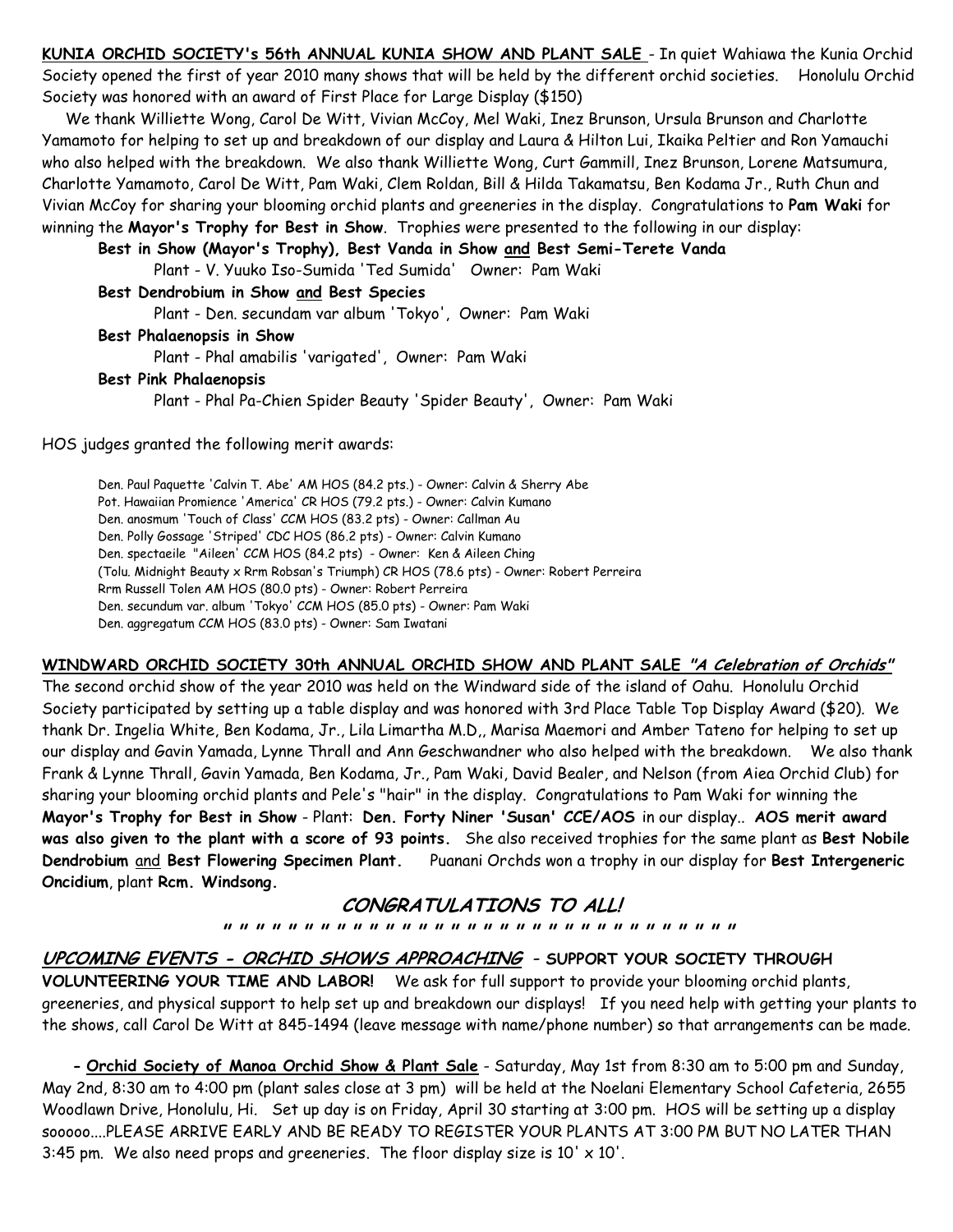**-Aiea Orchid Club, Inc. 29th Annual Orchid Show & Plant Sale** - Friday, June 11, 2010 from 9 am to 6 pm, Saturday, June 12, 2010 from 9 am to 6 pm (Chicken Sales this day only - 9 am to 2 pm) and Sunday, June 13, 2010 from 9 am to 3 pm (plant sales close at 2 pm) will be held at Aiea Elementary School Cafeteria, 99-370 Moanalua Road, Aiea (mauka of Aloha Stadium). HOS will be participating with a floor display and again we ask members for support in helping to prep your plants, participate with the set-up and breakdown of our display. Set up will be on Thursday, June 10.......MORE INFO TO FOLLOW!

A U W E!!!! WHAT HAPPENED TO THE BLACK PLASTIC POTS WE USE AS PROPS TO STABILIZE OUR PLANTS AT OUR SHOWS. THESE POTS MEASURE 6"X7". WE USE TO HAVE 5 STACKS (AT LEAST 60 POTS) BUT THE SUPPLY HAS DWINDLED TO ONLY 15. IF YOU'VE BEEN UNINTENTIONALLY TAKING THE POTS HOME DURING THE BREAKDOWN; PLEASE BRING THEM TO OUR NEXT MEETING OR TO OUR NEXT SHOW SET UP, OR, IF MEMBERS WOULD LIKE TO DONATE "TO THE CAUSE OF DISPLAY SETUP", WILLIETTE WOULD WELCOME THE REPLENISHMENT. POTS ARE STORED AT WILLIETTE'S HOUSE.

**2010 HOS MEMBERSHIP DRIVE**. The 2009 membership expired December 31, 2009. Membership application form is on page 3 of this newsletter or you may see Carol De Witt at the General Meeting for a blank form. Voluntary donations are graciously appreciated. Please include the mailing label from your newsletter or journal with your check made payable to Honolulu Orchid Society and mail to HOS Membership Committee, P O Box 558, Honolulu HI 96809-0558.

**May's Membership Meeting**: The general membership meeting for May will be held at Lanakila Elementary School Cafeteria on **Wednesday, May 12, 2010** at 7:30 pm. Program to be announced.

**April's Officer and Board of Trustees Meeting**: The Board Meeting will be held on **Tuesday, April 13, 2010** at 7:00 p.m. at Aiea Elementary School in a classroom behind the cafeteria.

**PLEASE CHECK OUT OUR UPDATED AND NEW FORMAT HOS OFFICIAL WEBSITE**: **www.honoluluorchidsociety.org** (VISIT THE WEBSITE FOR PERIODIC UPDATES)

Newsletter No. 2010-04 The HOS Newsletter is published monthly by the Honolulu Orchid Society, Inc., P. O. Box 558, Honolulu, HI 96809 . A Non-Profit Organization

CUT HERE============ ============ ============= ============= ============== =============CUT HERE

| 2010 HONOLULU ORCHID SOCIETY MEMBERSHIP REGISTRATION                                                                                                                                                                                |                                  |  |  |  |
|-------------------------------------------------------------------------------------------------------------------------------------------------------------------------------------------------------------------------------------|----------------------------------|--|--|--|
| 2009 MEMBERSHIP EXPIRED DECEMBER 31, 2009<br>PUT AN "X" BY THE MEMBERSHIP CATEGORY AND/OR DONATION (add FOREIGN MAIL, IF APPLICABLE)                                                                                                |                                  |  |  |  |
| <b>Student Membership</b> - \$10.00 US Dollars (w/i United States & it's Territories only)                                                                                                                                          | CHECK ONE:                       |  |  |  |
| Regular Membership - \$25.00 US Dollars                                                                                                                                                                                             | ) NEW MEMBERSHIP                 |  |  |  |
| <b>Associate Membership - \$5.00 US Dollars</b>                                                                                                                                                                                     | RENEWING MEMBERSHIP              |  |  |  |
| <b>Foreign Mail Postage Service - \$20.00 US Dollars</b>                                                                                                                                                                            | ) DONATION                       |  |  |  |
| Donation \$_____________ US Dollar Amount                                                                                                                                                                                           | ) ADDRESS CHANGE (if applicable) |  |  |  |
| Regular Membership Name (PLEASE PRINT)<br>Associate Membership Name (PLEASE PRINT)                                                                                                                                                  | Telephone Number (OFC USEONLY)   |  |  |  |
| Address (street name, apartment number) (PLEASE PRINT)                                                                                                                                                                              |                                  |  |  |  |
| Address (city, state, zip code and country) (PLEASE PRINT)                                                                                                                                                                          |                                  |  |  |  |
| <b>EMAIL ADDRESS</b> (PLEASE PRINT CLEARLY) And the contract of the contract of the contract of the contract of the contract of the contract of the contract of the contract of the contract of the contract of the contract of the |                                  |  |  |  |
| ( ) NEW MEMBER - REFERRED BY CURRENT HOS MEMBER (PROVIDE FULL NAME<br>MAKE CHECK PAYABLE TO: HONOLULU ORCHID SOCIETY<br>MAIL TO: HONOLULU ORCHID SOCIETY, P O BOX 558, HONOLULU HI 96809-0558                                       | (PLEASE PRINT)                   |  |  |  |
|                                                                                                                                                                                                                                     |                                  |  |  |  |
| FOR OFFICE USE ONLY                                                                                                                                                                                                                 |                                  |  |  |  |
|                                                                                                                                                                                                                                     |                                  |  |  |  |
| COMMENTS <b>EXAMPLE 2</b> FOR THE STATE STATE STATES AND THE STATE STATES AND THE STATE STATES OF STATES AND THE STATES OF STATES AND THE STATES OF STATES AND THE STATES OF STATES AND THE STATES OF STATES AND THE STATES OF STAT |                                  |  |  |  |
|                                                                                                                                                                                                                                     |                                  |  |  |  |